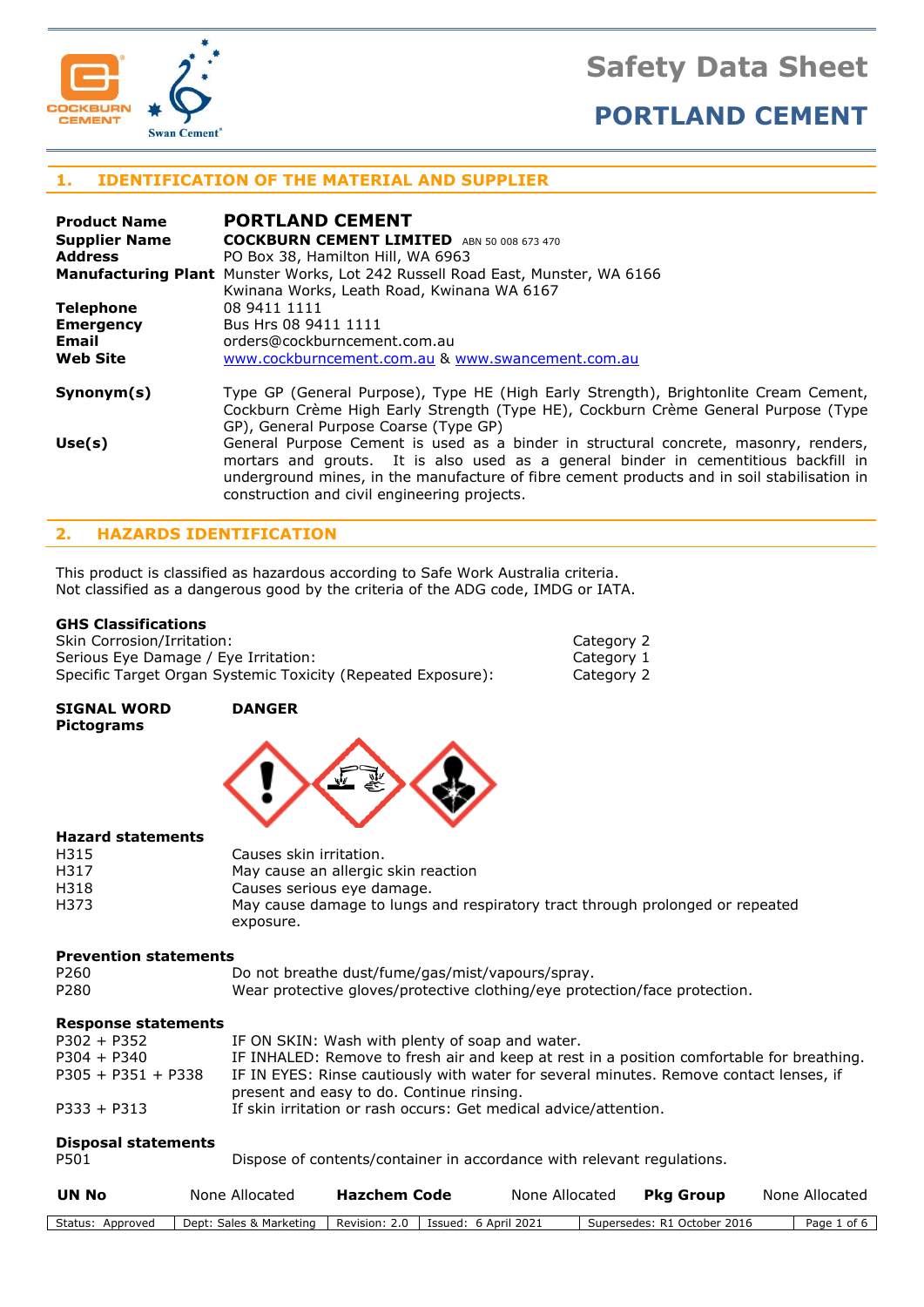

# **PORTLAND CEMENT**

| <b>DG Class</b>                                                                                   | None Allocated                                | <b>Subsidiary Risk(s)</b>                                                                                                 | None Allocated                                                   | <b>EPG</b> | None Allocated                                                                     |
|---------------------------------------------------------------------------------------------------|-----------------------------------------------|---------------------------------------------------------------------------------------------------------------------------|------------------------------------------------------------------|------------|------------------------------------------------------------------------------------|
| 3.                                                                                                | <b>COMPOSITION/INFORMATION ON INGREDIENTS</b> |                                                                                                                           |                                                                  |            |                                                                                    |
| <b>Ingredient</b><br>PORTLAND CEMENT CLINKER<br>*GYPSUM<br>*LIMESTONE<br>CHROMIUM (VI) HEXAVALENT | *GRANULATED BLAST FURNACE SLAG                | <b>Formula</b><br>Not Available<br>CaSO <sub>4</sub> 2H <sub>2</sub> O<br>CaCO <sub>3</sub><br>Not Available<br>$Cr^{6+}$ | Conc.<br>$< 90\%$<br>$3 - 8\%$<br>$0 - 5%$<br>$0 - 5\%$<br>Trace |            | CAS No.<br>65997-15-1<br>$10101 - 41 - 4$<br>1317-65-3<br>65996-69-2<br>18540-29-9 |
|                                                                                                   |                                               | *NOTE: Ingredient may contain crystalline silica (CAS No. 14808-60-7).                                                    |                                                                  |            |                                                                                    |

### **4. FIRST AID MEASURES**

- **Eye** Flush thoroughly with flowing water for at least 15 minutes and seek medical attention if symptoms persist. If wet cement is splashed into the eyes flush thoroughly with flowing water for 15 minutes and seek urgent medical attention.
- **Inhalation** Remove from dusty area to fresh air. If symptoms persist, seek medical attention.
- **Skin** Remove heavily contaminated clothing immediately. Wash off skin thoroughly with water. A shower may be required. Seek medical attention for persistant irritation or burning of the skin
- **Ingestion** Rinse mouth and lips with water. Do not induce vomiting. Give water to drink to dilute stomach contents. If symptoms persist, seek medical attention.
- Advice to Doctor Treat symptomatically.
- **First Aid Facilities** Eye wash station.

#### **Additional Information - Aggravated Medical Conditions**

- **Inhalation** Over exposure resulting from prolonged and repeated inhalation of dust containing crystalline silica can cause bronchitis, silicosis (scarring of the lung.) It may also increase the risk of scleroderma (a disease affecting the connective tissue of the skin, joints, blood vessels and internal organs) and lung cancer. Epidemiological studies have shown that smoking increases the risk of bronchitis, silicosis (scaring of the lung) and lung cancer in persons exposed to crystalline silica.
- **Skin** Prolonged and repeated skin contact with cement in wet concrete, mortars and slurries may result in irritant dermatitis or alkaline burns.
- **Eye I**rritating to the eye. If wet cement is splashed into the eye alkaline burns can cause permanent damage.

#### **5. FIRE FIGHTING**

| <b>Flammability</b>       | Non-flammable. Does not support combustion of other materials.        |
|---------------------------|-----------------------------------------------------------------------|
| <b>Fire and Explosion</b> | No fire or explosion hazard exists.                                   |
| Extinguishing             | Non-flammable; use suitable extinguishing agent for surrounding fire. |
| <b>Hazchem Code</b>       | None.                                                                 |

#### **6. ACCIDENTAL RELEASE MEASURES**

Status: Approved | Dept: Sales & Marketing | Revision: 2.0 | Issued: 6 April 2021 | Supersedes: R1 October 2016 | Page 2 of 6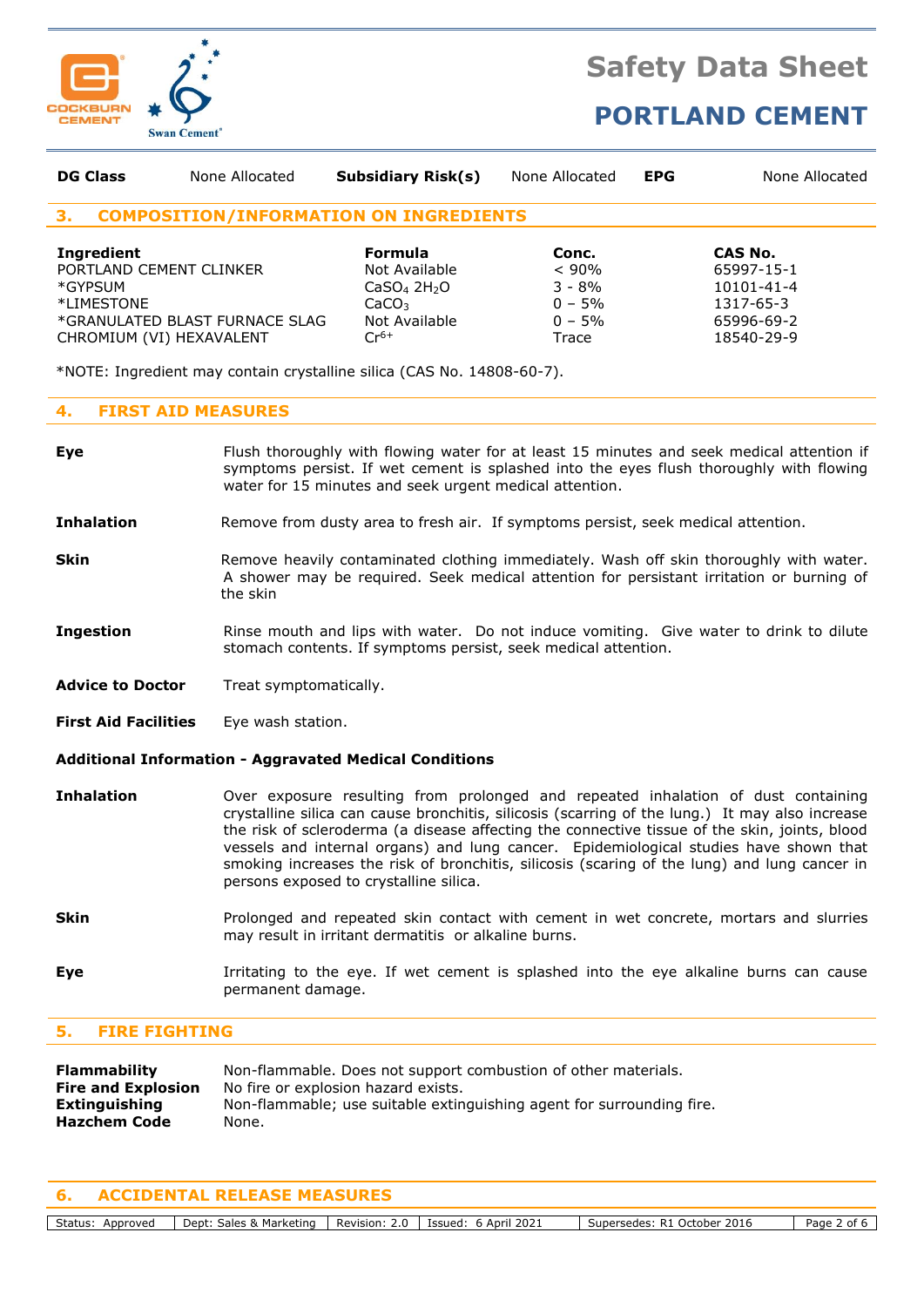

| <b>Spillage</b>                       | If spilt (bulk), contact emergency services if appropriate. Wear dust-proof goggles,<br>PVC/rubber gloves, a Class P2 respirator (where an inhalation risk exists), coveralls and<br>rubber boots. Clear area of all unprotected personnel. Prevent spill entering drains or<br>waterways. Collect and place in sealable containers for disposal or reuse. Avoid<br>generating dust. |
|---------------------------------------|--------------------------------------------------------------------------------------------------------------------------------------------------------------------------------------------------------------------------------------------------------------------------------------------------------------------------------------------------------------------------------------|
| <b>Emergency</b><br><b>Procedures</b> | Follow safety requirements for personal protection under Section 8 Exposure<br>Controls/Personal Protection.                                                                                                                                                                                                                                                                         |
| UANDI THA AND CEADAAF                 |                                                                                                                                                                                                                                                                                                                                                                                      |

#### **7. HANDLING AND STORAGE**

- **Storage** Store off the floor in the original bags in a cool, dry, well ventilated area, removed from excessive moisture and heat. Ensure packages are adequately labelled, protected from physical damage and sealed when not in use.
- **Handling** Before use carefully read the product label. Use of safe work practices are recommended to avoid eye or skin contact and inhalation. Observe good personal hygiene, including washing hands before eating. Prohibit eating, drinking, and smoking in contaminated areas.

| Property/            | Refer to Section 13. |
|----------------------|----------------------|
| <b>Environmental</b> |                      |

### **8. EXPOSURE CONTROLS/PERSONAL PROTECTION**

| <b>Ventilation</b>                  | Do not inhale dust/powder. Use with adequate ventilation. Where a dust inhalation<br>hazard exists, mechanical extraction ventilation is recommended. Maintain dust levels<br>below the recommended exposure standard.                                                                                                                                                                                                                                                                                         |
|-------------------------------------|----------------------------------------------------------------------------------------------------------------------------------------------------------------------------------------------------------------------------------------------------------------------------------------------------------------------------------------------------------------------------------------------------------------------------------------------------------------------------------------------------------------|
| <b>Exposure</b><br><b>Standards</b> | CALCIUM CARBONATE (1317-65-3)<br>ES-TWA: $10\,\text{mg/m}^3$ (Respirable Dust)<br>CHROMIUM (VI) HEXAVALENT (18540-29-9)<br>ES-TWA: 0.05 mg/m <sup>3</sup> (Chromium VI compounds)<br>GYPSUM (10101-41-4)<br>ES-TWA: 10 mg/m <sup>3</sup> (Respirable Dust)<br>PORTLAND CEMENT (65997-15-1)<br>ES-TWA: 10 mg/m <sup>3</sup> (Respirable Dust)<br>SILICA, CRYSTALLINE - QUARTZ (14808-60-7)<br>ES-TWA: $0.05 \text{ mg/m}^3$ (Respirable Dust).<br>Under Model WHS Law adopted in most Australian jurisdictions. |
| <b>PPE</b>                          | Wear dust-proof goggles and rubber or PVC gloves. Where an inhalation risk exists, wear<br>a Class P2 respirator. If there is potential for prolonged and/or excessive skin contact,<br>wear coveralls. At high dust levels, wear a Class P3 respirator or a Powered Air Purifying<br>Respirator (PAPR) with Class P3 filter.                                                                                                                                                                                  |



**9. PHYSICAL AND CHEMICAL PROPERTIES**

Status: Approved | Dept: Sales & Marketing | Revision: 2.0 | Issued: 6 April 2021 | Supersedes: R1 October 2016 | Page 3 of 6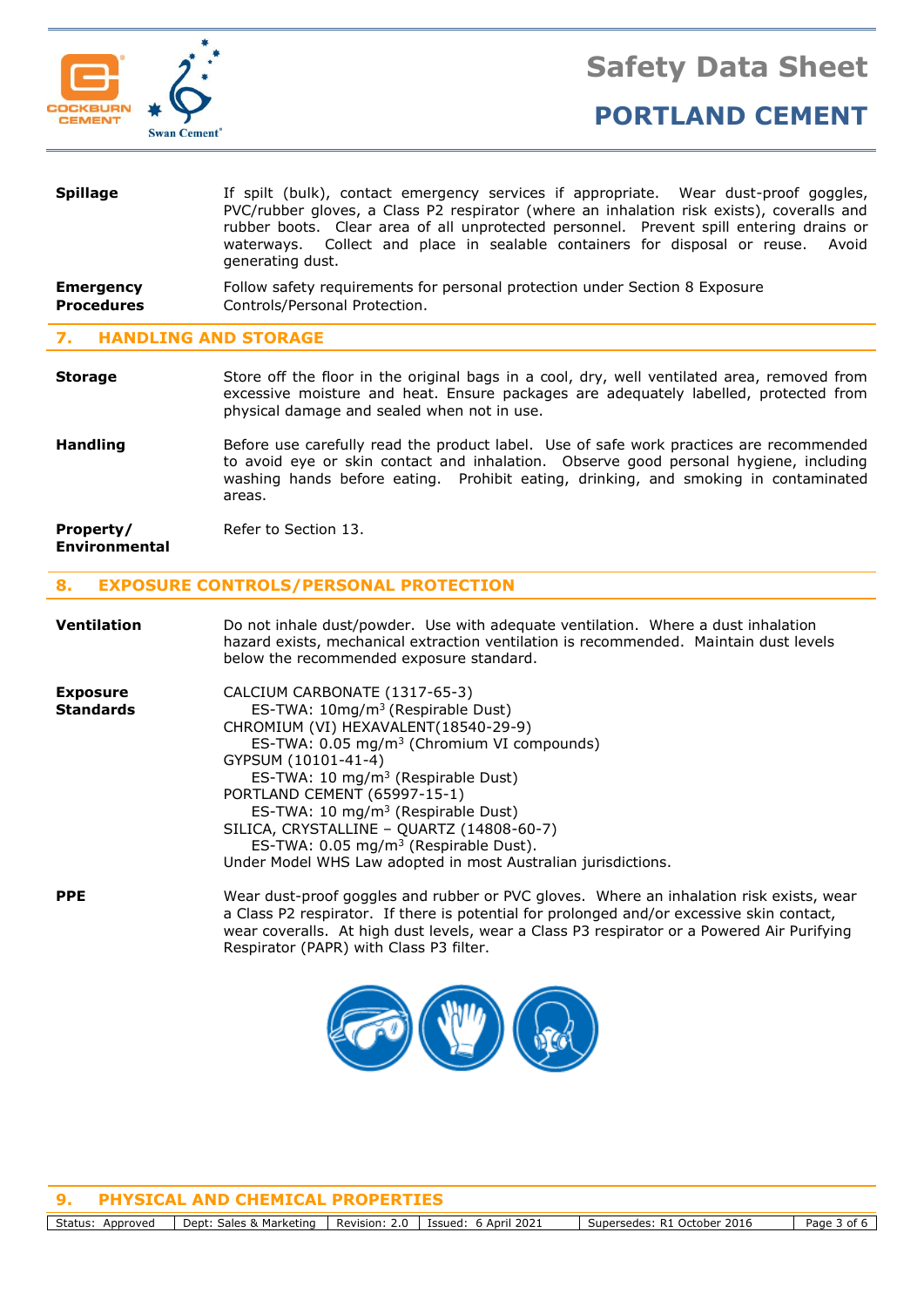



**PORTLAND CEMENT** 

| <b>Appearance</b>       | Fine powder ranging in<br>colour from grey to off-white             | <b>Solubility (water)</b>    | Slight, hardens on<br>mixing with water |
|-------------------------|---------------------------------------------------------------------|------------------------------|-----------------------------------------|
| Odour                   | <b>Odourless</b>                                                    | <b>Specific Gravity</b>      | 2.5 to 3.2                              |
| pH                      | Approximately 12 (Alkaline)                                         | % Volatiles                  | Not Available                           |
| <b>Vapour Pressure</b>  | Not Available                                                       | <b>Flammability</b>          | Non Flammable                           |
| <b>Vapour Density</b>   | Not Available                                                       | <b>Flash Point</b>           | Not Relevant                            |
| <b>Boiling Point</b>    | Not Available                                                       | <b>Upper Explosion Limit</b> | Not Relevant                            |
| <b>Melting Point</b>    | $>1200^{\circ}$ C                                                   | <b>Lower Explosion Limit</b> | Not Relevant                            |
| <b>Evaporation Rate</b> | Not Available                                                       | Autoignition                 | Not Available                           |
|                         |                                                                     | <b>Temperature</b>           |                                         |
| <b>Bulk Density</b>     | 1000 - 1600 kg/m3                                                   |                              |                                         |
| <b>Particle Size</b>    | 10 - 30% of particles are $<$ 7 $\mu$ m, ie in the respirable range |                              |                                         |
|                         |                                                                     |                              |                                         |

## **10. STABILITY AND REACTIVITY**

| <b>Chemical Stability</b>                        | Chemically Stable                                                                                                                                                                        |
|--------------------------------------------------|------------------------------------------------------------------------------------------------------------------------------------------------------------------------------------------|
| <b>Conditions to Avoid</b> Keep free of moisture |                                                                                                                                                                                          |
| <b>Incompatible</b><br><b>Materials</b>          | Incompatible with oxidising agents (e.g. hypochlorites), ethanol, acids (e.g. hydrofluoric<br>acid)<br>and interhalogens (e.g. chlorine trifluoride). Water contact may increase product |
| <b>Decomposition</b><br><b>Products</b>          | Unlikely to evolve toxic gases when heated to decomposition.                                                                                                                             |

#### **Hazardous Reactions** None

#### **11. TOXICOLOGICAL INFORMATION**

- **Eye I**rritant upon contact with powder/dust. Over exposure may result in pain, redness, corneal burns, and ulceration with possible permanent damage.
- **Inhalation** Slightly corrosive. Irritating to the respiratory system, causing coughing and sneezing. Over exposure may result in severe mucous membrane irritation and bronchitis. Hexavalent chromium is reported to cause respiratory sensitisation, however due to the trace amount present, a hazard is not anticipated under normal conditions of use. Crystalline silica can cause silicosis (lung disease) with chronic over exposure, however due to low levels present and product application, adverse health effects are not anticipated.
- **Skin** Irritating to the skin. Prolonged and repeated contact with powder or wetted form may result in skin rash, dermatitis, and sensitisation.
- **Ingestion** Slightly corrosive. Ingestion may result in burns to the mouth and throat, with vomiting and abdominal pain. Due to product form, ingestion is not considered a likely exposure route.
- **Mutagenicity** Insufficient data available for this product to classify as a mutagen.
- **Carcinogenicity** General Purpose Cement is not classified as a carcinogen by NOHSC. Crystalline silica and hexavalent chromium compounds are classified as carcinogenic to humans (IARC Group 1), however due to low levels present and product application, the criteria for classification is not met.

#### **12. ECOLOGICAL INFORMATION**

Status: Approved | Dept: Sales & Marketing | Revision: 2.0 | Issued: 6 April 2021 | Supersedes: R1 October 2016 | Page 4 of 6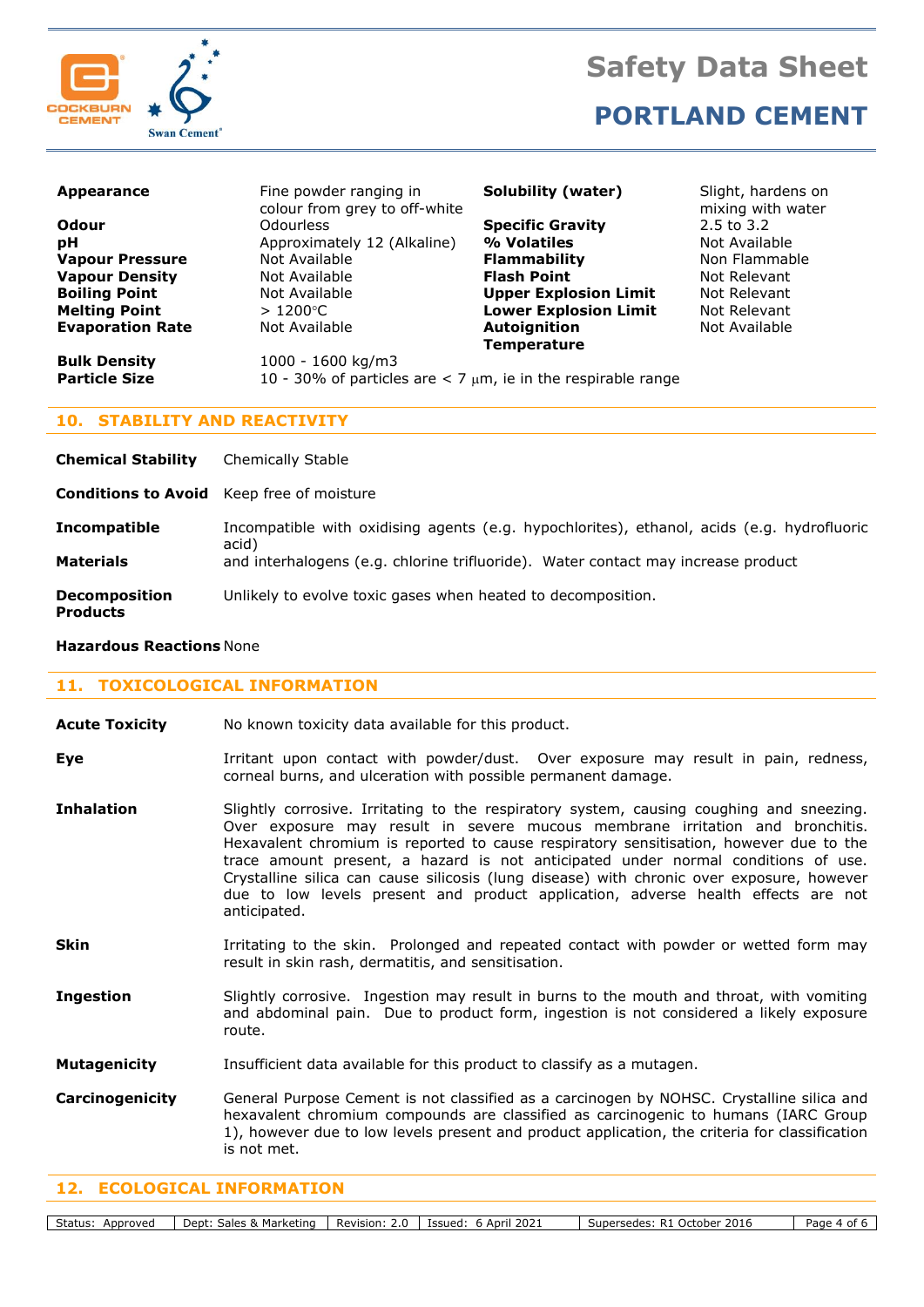

**PORTLAND CEMENT** 

| <b>Toxicity</b>                                  | Product forms an alkaline slurry when mixed with water. This product is non-toxic to<br>aquatic life forms when present in cured solid form. |
|--------------------------------------------------|----------------------------------------------------------------------------------------------------------------------------------------------|
| <b>Persistence &amp;</b><br><b>Degradability</b> | Product is persistent and would have a low degradability.                                                                                    |
| Mobility in soil                                 | A low mobility would be expected in a landfill situation.                                                                                    |

#### **13. DISPOSAL CONSIDERATIONS**

**Waste Disposal** Reuse or recycle where possible. Alternatively, ensure product is covered with moist soil to prevent dust generation and dispose of to an approved landfill site. Contact the manufacturer for additional information.

**Legislation** Dispose of in accordance with relevant local legislation. Keep out of sewer and stormwater drains.

#### **14. TRANSPORT INFORMATION**

Only classified as a dangerous good when transported by air (ADG Code).

Transport is by rail or road in bulk or bag form.

Drivers of trucks transporting bagged product should ensure that the bags are properly restrained.

#### **IATA (INTERNATIONAL AIR TRANSPORT ASSOCIATION)**

| <b>Shipping Name</b> | None Allocated |                     |                |                  |                |
|----------------------|----------------|---------------------|----------------|------------------|----------------|
| UN No                | None Allocated | <b>Hazchem Code</b> | None Allocated | <b>Pka Group</b> | None Allocated |
| <b>DG Class</b>      | None Allocated | Subsidiary Risk(s)  | None Allocated | <b>EPG</b>       | None Allocated |

#### **15. REGULATORY INFORMATION**

| Poison          | A poison schedule number has not been allocated to this product using the criteria in the |
|-----------------|-------------------------------------------------------------------------------------------|
| <b>Schedule</b> | Standard for the Uniform Scheduling of Drugs and Poisons (SUSDP).                         |
| <b>AICS</b>     | All chemicals listed on the Australian Inventory of Chemical Substances (AICS).           |

#### **16. OTHER INFORMATION**

**Additional** CEMENT CONTACT DERMATITIS: Individuals using wet cement, mortar, grout, or concrete **Information** could be at risk of developing cement dermatitis. Symptoms of exposure include itchy, tender, swollen, hot, cracked, or blistering skin with the potential for sensitisation. The dermatitis is due to the presence of soluble (hexavalent) chromium.

> IARC – GROUP 1 – PROVEN HUMAN CARCINOGEN. This product contains an ingredient for which there is sufficient evidence to have been classified by the International Agency for Research into Cancer as a human carcinogen. The use of products known to be human carcinogens should be strictly monitored and controlled.

> RESPIRATORS: In general, the use of respirators should be limited and engineering controls employed to avoid exposure. If respiratory equipment must be worn ensure correct respirator selection and training is undertaken. Remember that some respirators may be extremely uncomfortable when used for long periods. The use of air powered or air supplied respirators should be considered where prolonged or repeated use is necessary.

> PERSONAL PROTECTIVE EQUIPMENT GUIDELINES: The Recommendation for protective equipment contained within this SDS report is provided as a guide only. Factors such as